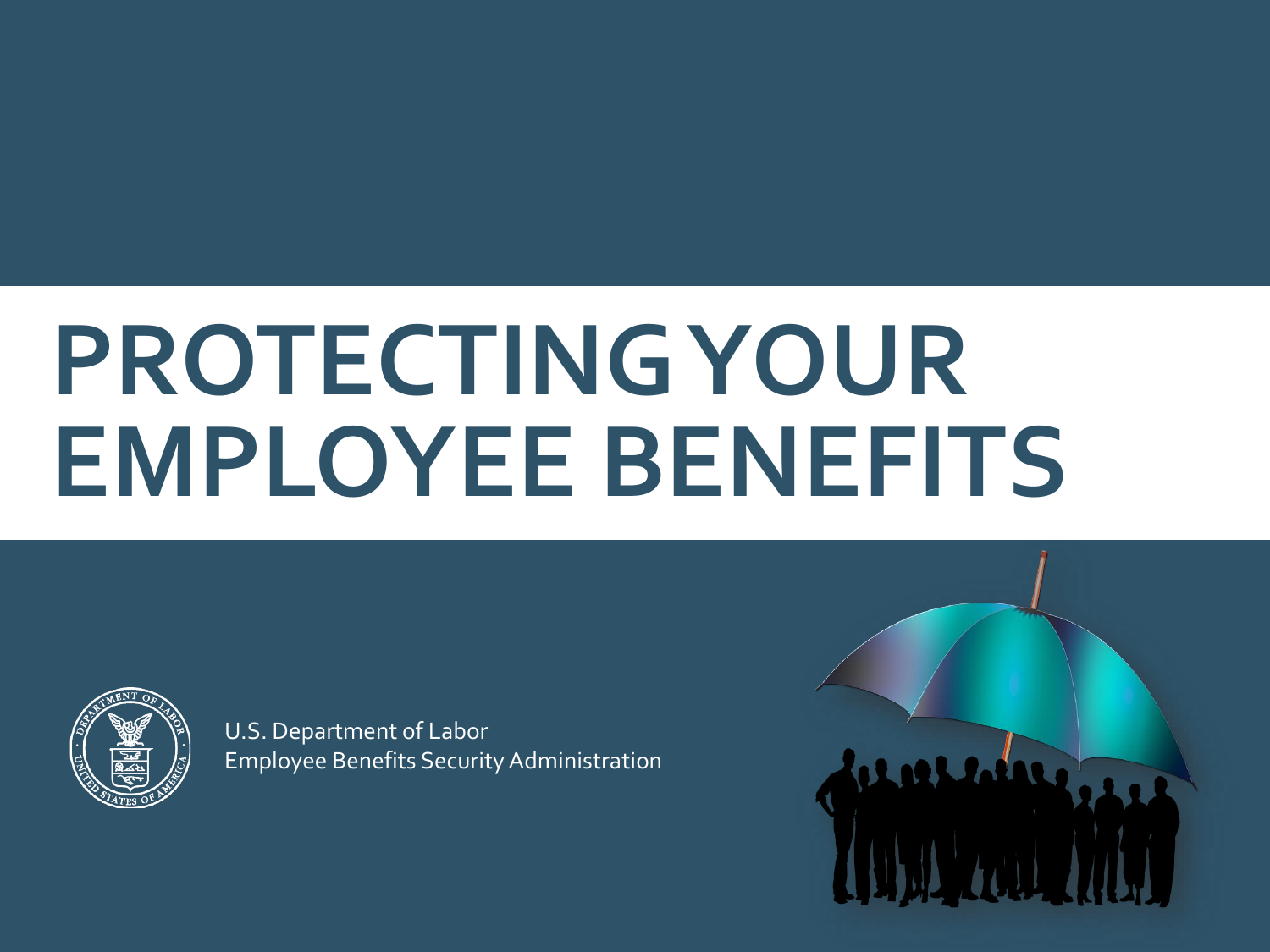

# **WHO ARE WE AND WHY ARE WE HERE?**

- U.S. DOL, EBSA administers ERISA
- ERISA is the law that governs many of the benefits sponsored by private sector employers
- Job Loss affects benefits
- Timely action needed to protect benefits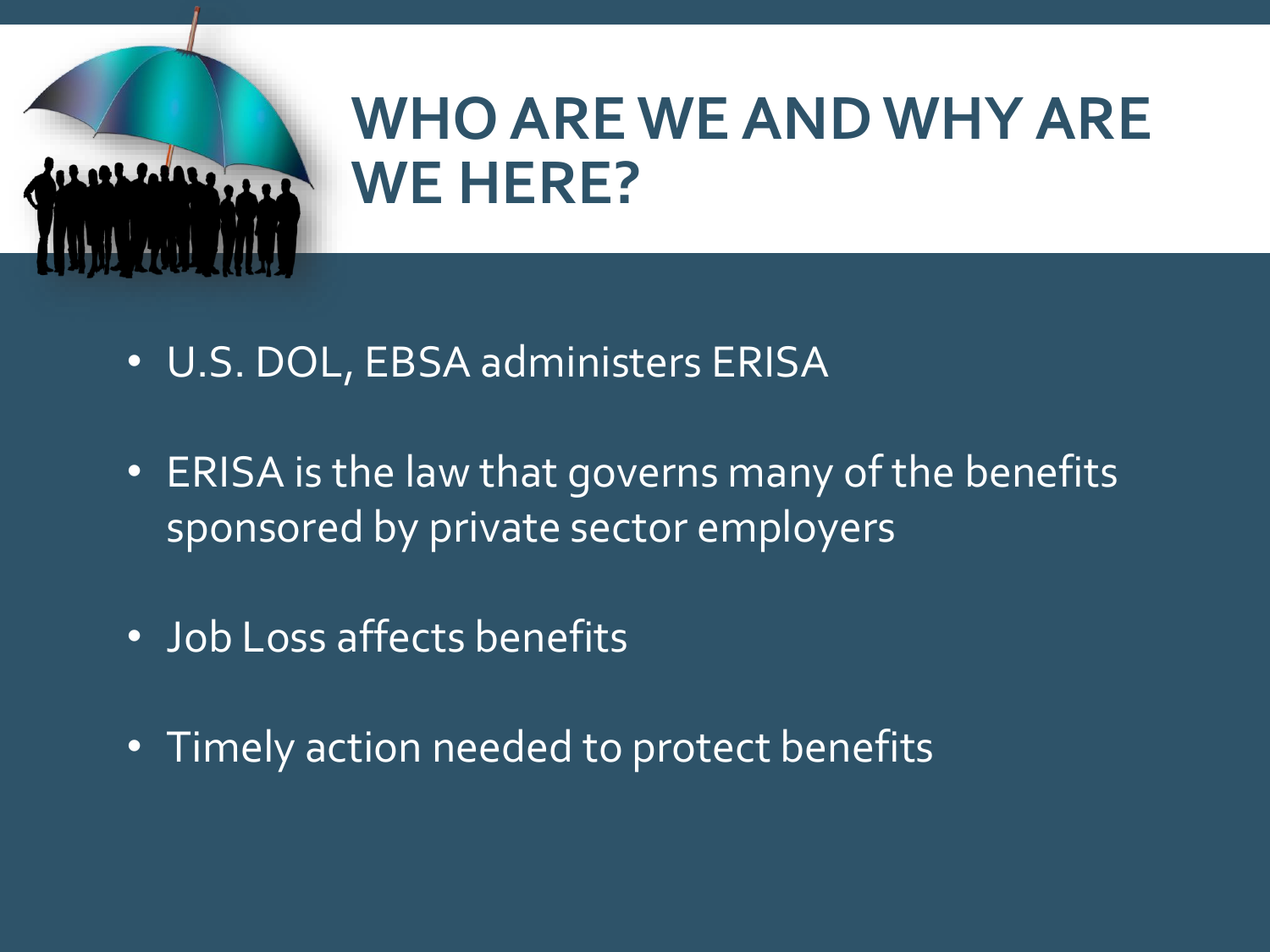

# **HEALTH INSURANCE OPTIONS**

- Special Enrollment
- COBRA
- Coverage through a Government Program
- Individual Health Coverage (Marketplace)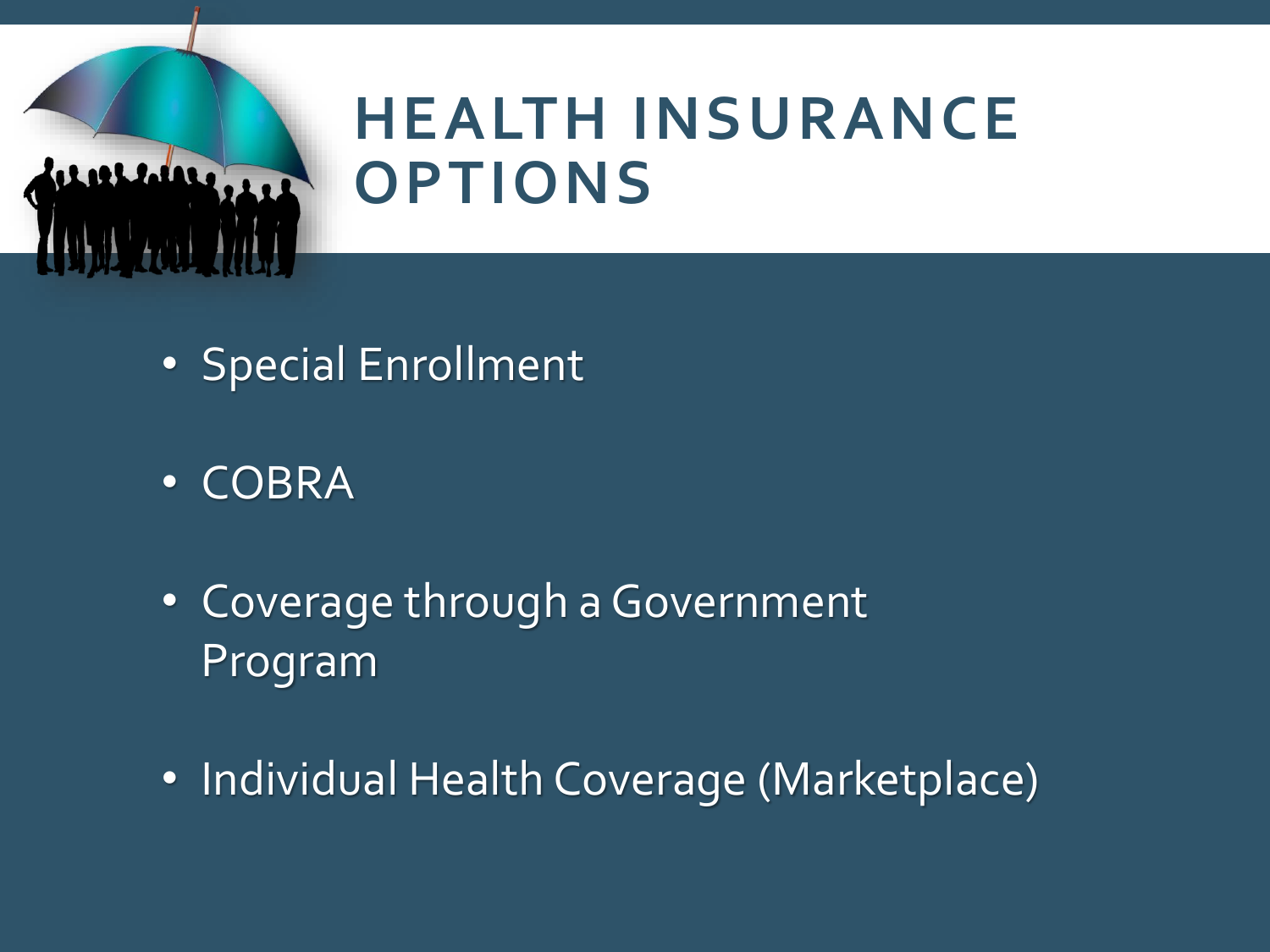

# **HIPAA SPECIAL ENROLLMENT**

 Requires a group health plan to allow an employee/spouse/dependent to enroll for coverage upon loss of other group health coverage

- Employee must request special enrollment from the other plan within 30 days of loss of coverage
- $\cdot$  Coverage becomes effective  $1^{st}$  of the month following application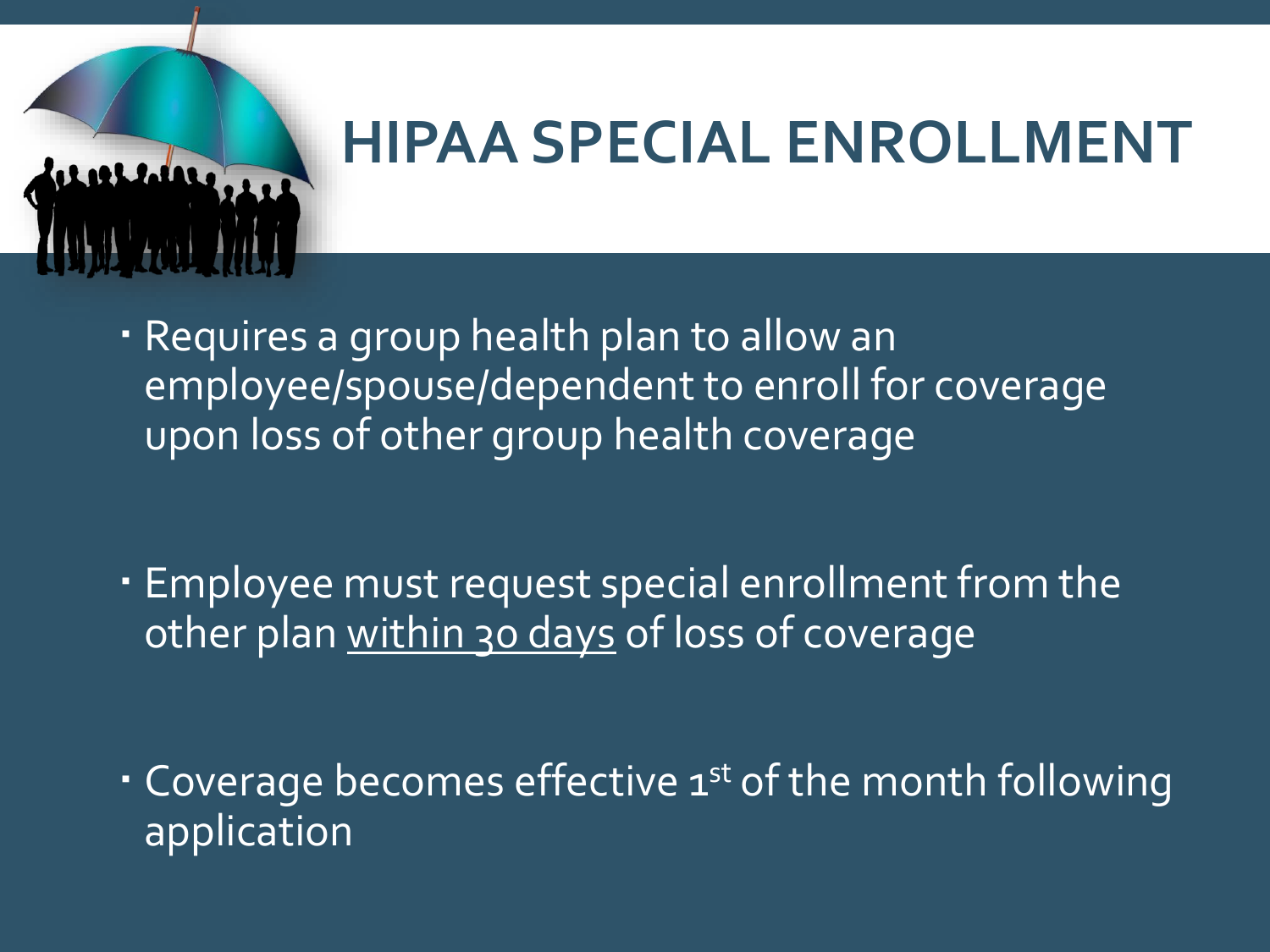

- Ability to continue group health coverage under employer's plan
	- · Includes dental and vision plans
	- Excludes disability and life insurance plans

- Applies to plans in private and public sectors
- Covers plans if employer has 20 or more employees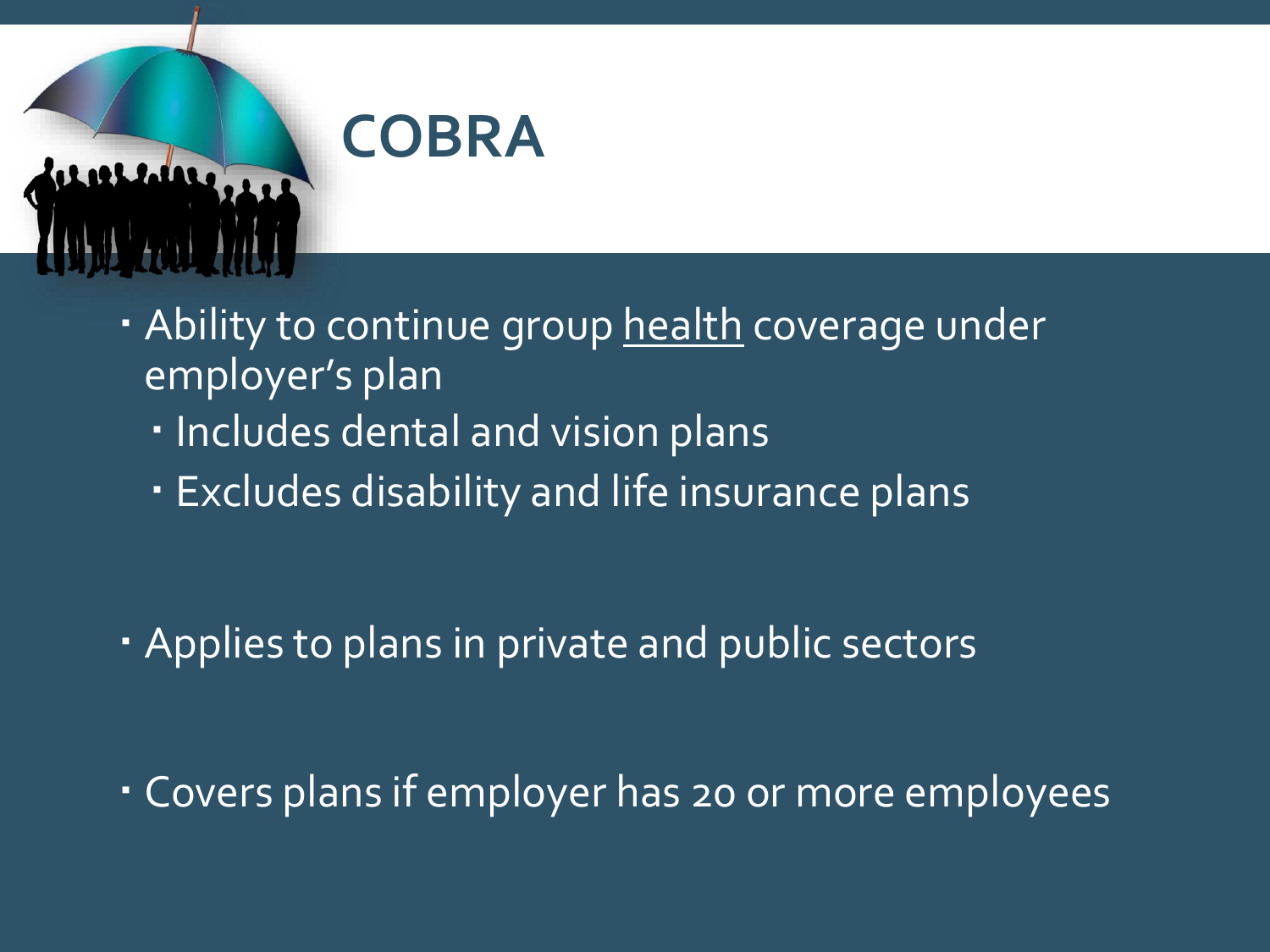

- Job Loss COBRA available for 18 months
- Participant can be charged 102% of the full cost of the insurance
- Notice to the Participant within 44 days
- · Participant has 60 days to elect COBRA and then 45 days to make initial payment
- COBRA coverage is retroactive to date coverage was terminated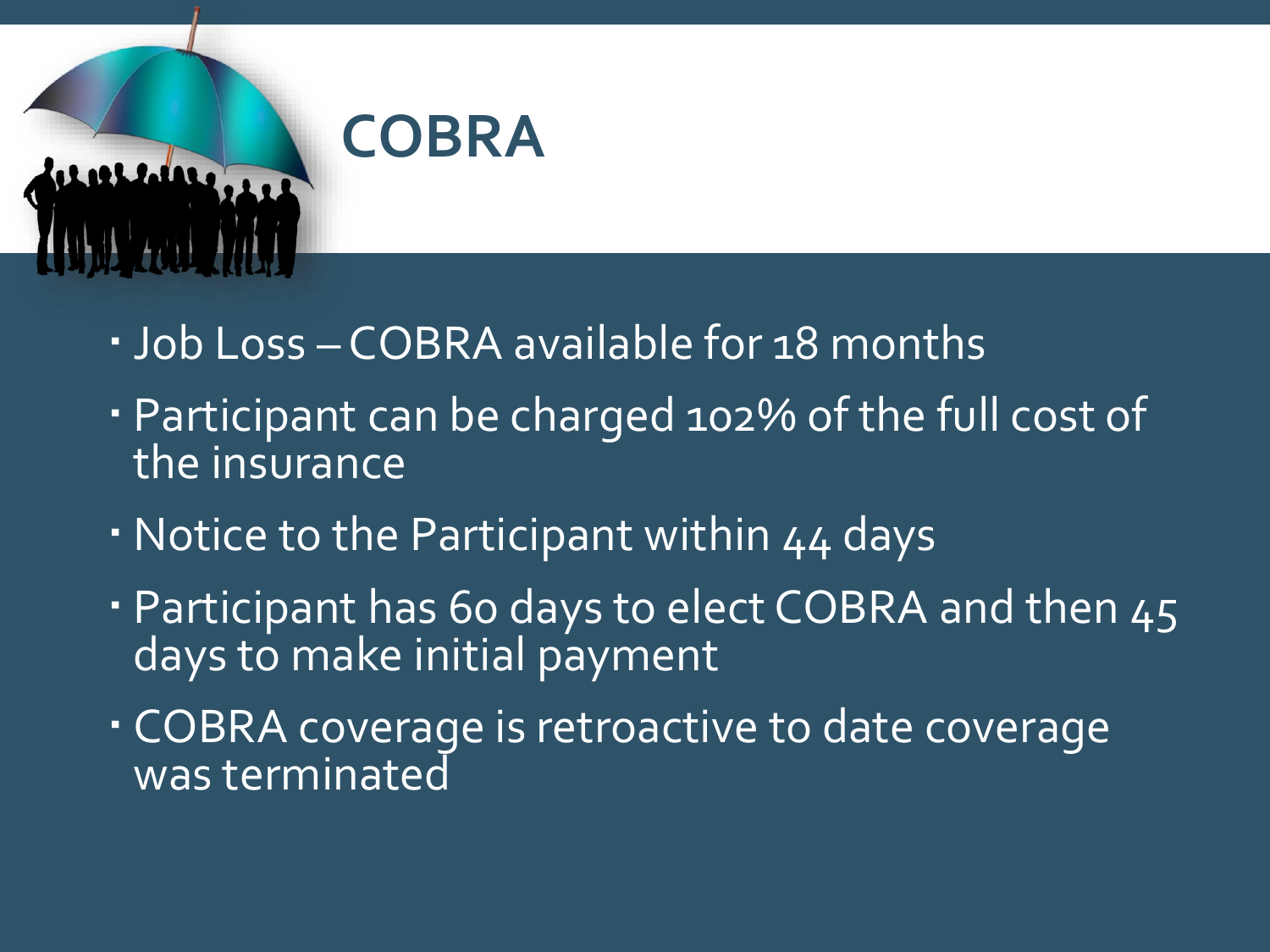

# **EXTENSION OF TIMEFRAMES**

- COBRA Qualifying Event Notification
- COBRA Election Period
- COBRA Premium Payments
- Filing a Claim for Benefits & Appeal of Denial of Claim
- Special Enrollment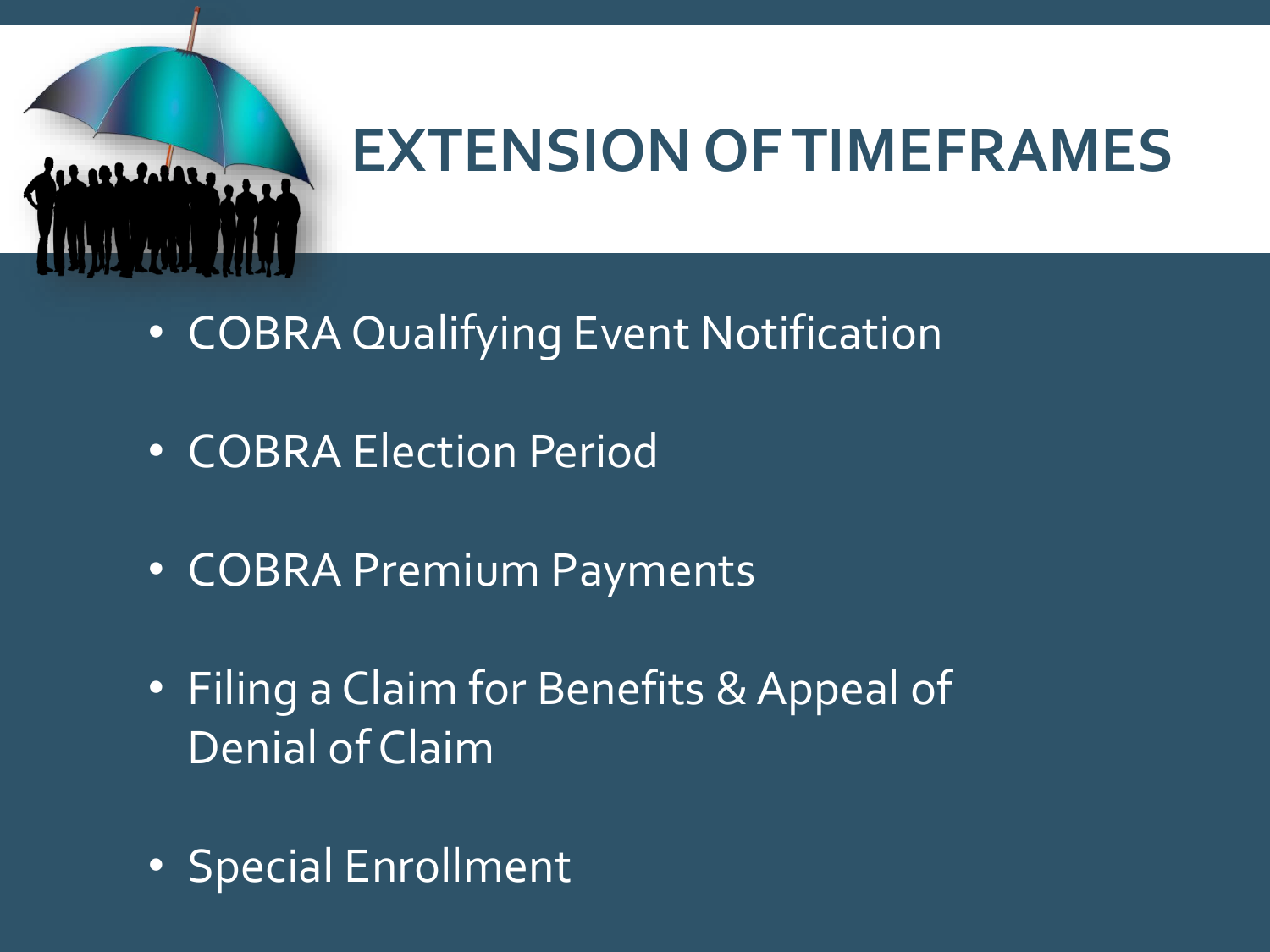

# **ADDITIONAL COVID-19 PROTECTIONS**

Group health plans must cover both diagnostic testing and certain related items and services provided during a medical visit without cost sharing, prior authorization, or medical management.

This includes urgent care visits, emergency room visits, and in-person or telehealth visits to the doctor that result in an order for or administration of a COVID-19 test, including where rendered by an outof-network provider.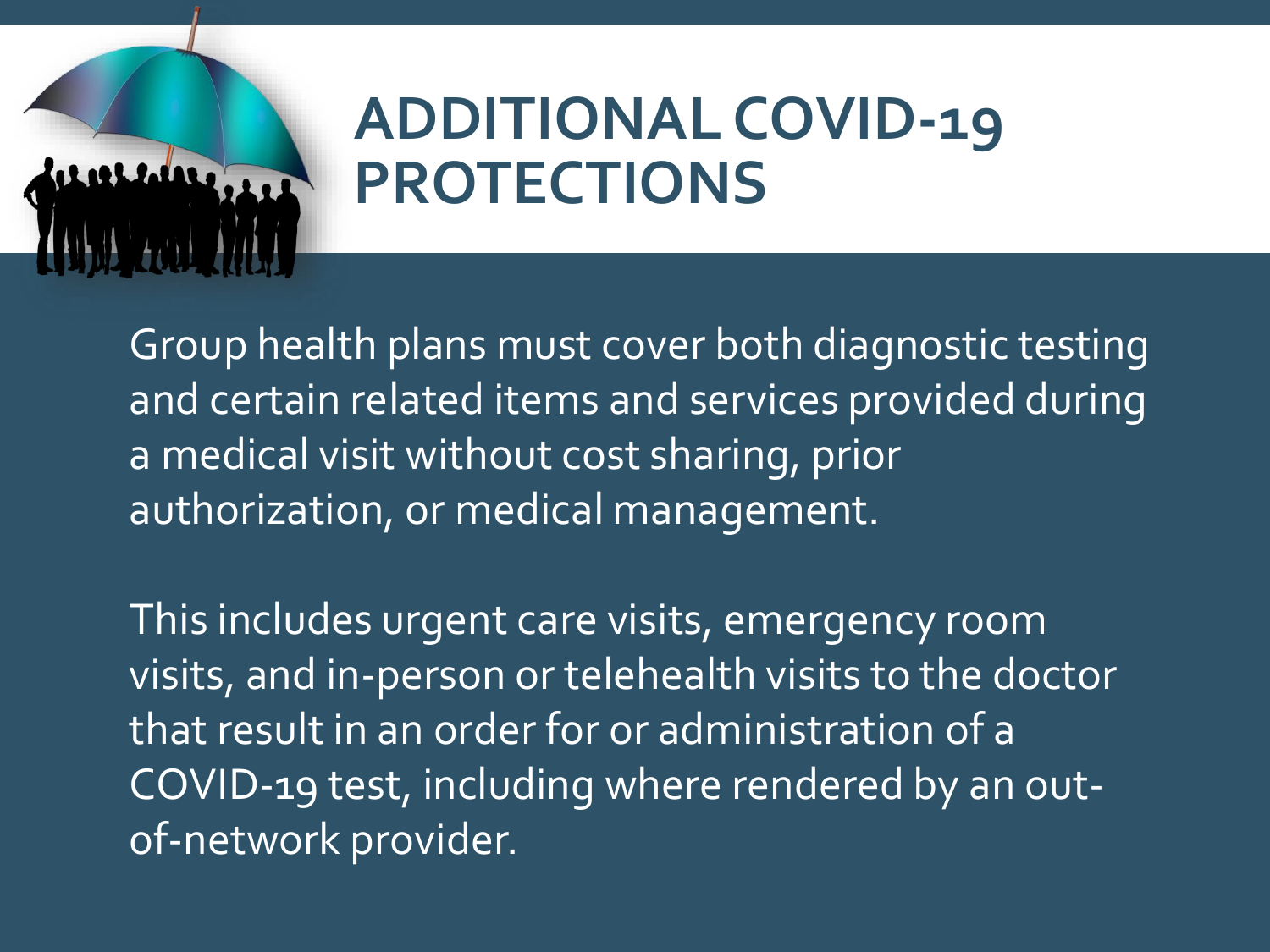

# **INDIVIDUAL COVERAGE IN THE HEALTH INSURANCE MARKETPLACE**

- . One-stop shopping to find and compare private insurance options
- Compare coverage, premiums, deductibles and out-ofpocket costs before enrolling
- May be eligible for a tax credit to lower monthly premiums and out-of-pocket costs
- Losing job-based coverage is a special enrollment event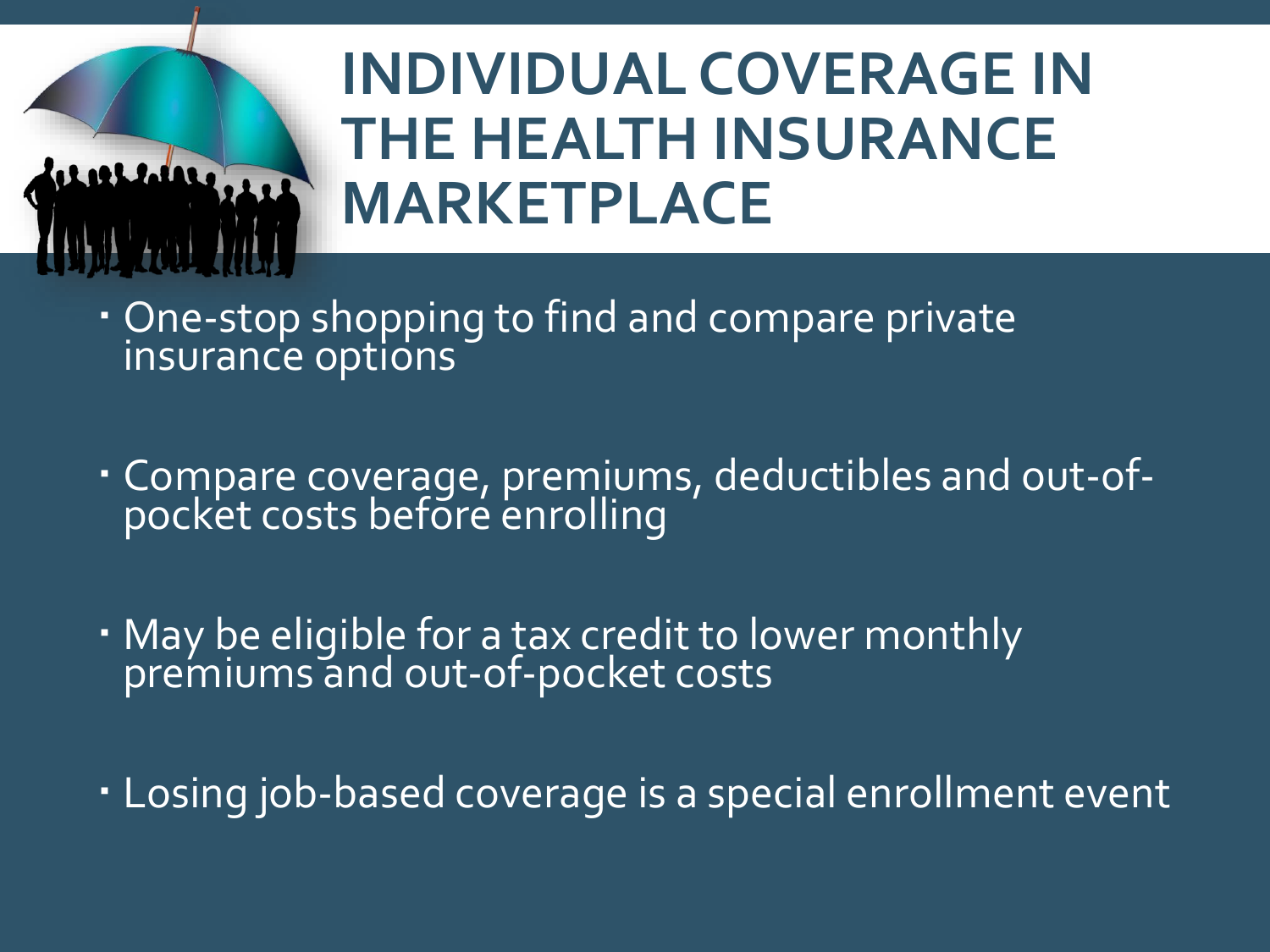

# **HEALTH INSURANCE MARKETPLACE**

. To qualify for special enrollment, select a plan within 60 days before or within 60 days after loss of job-based coverage.

 The date your coverage will start depends on when you select a plan.

Visit **[HealthCare.Gov](https://www.healthcare.gov/)** for more info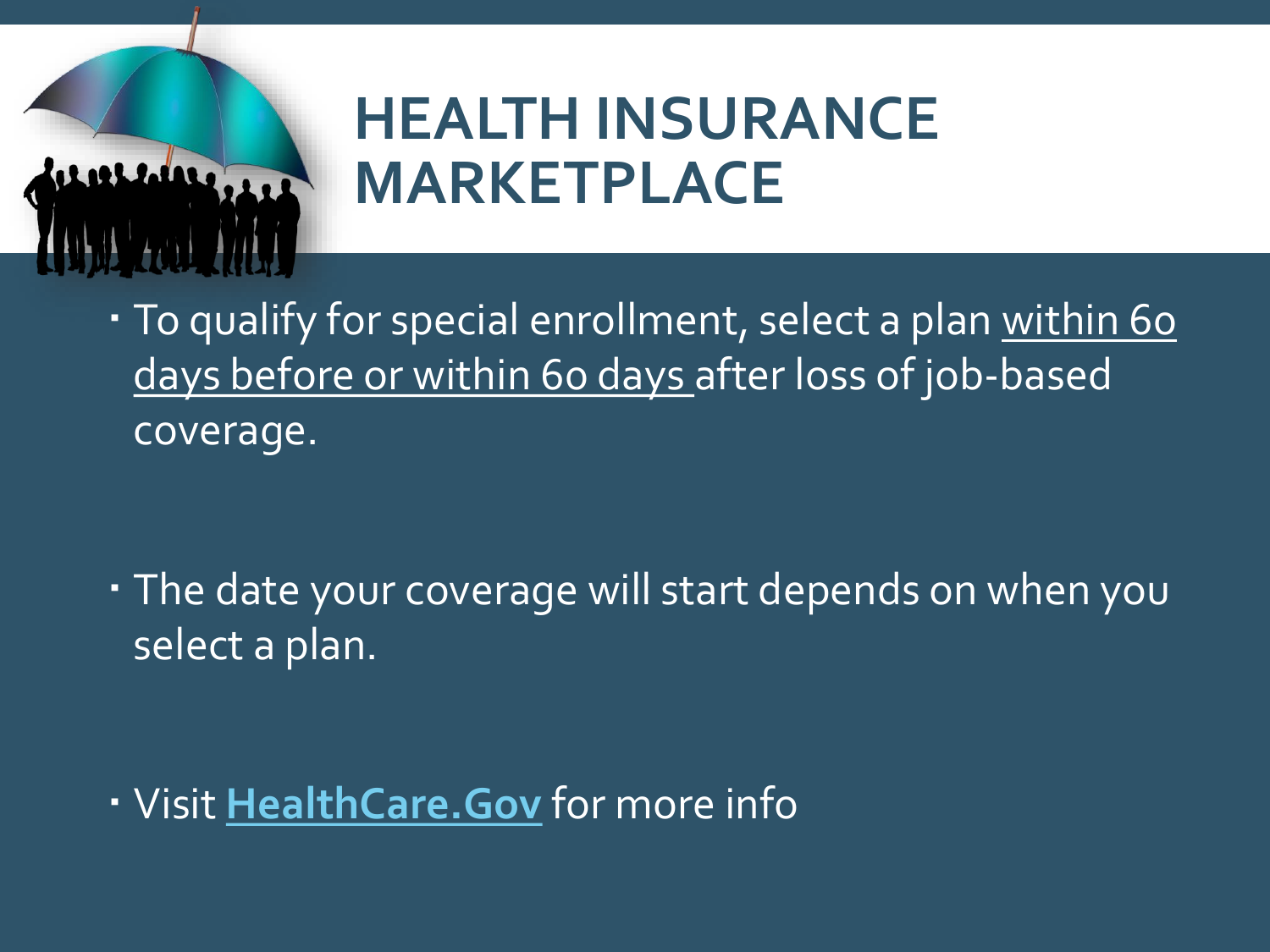

# **COVERAGE THROUGH A GOVERNMENT PROGRAM**

- You and your family may qualify for free or low-cost coverage from Medicaid and/or the Children's Health Insurance Program (CHIP).
- Find out if you qualify at **[HealthCare.gov/](https://www.healthcare.gov/)**
- Can apply for and enroll in Medicaid or CHIP any time of year.
- . If you qualify, coverage begins immediately.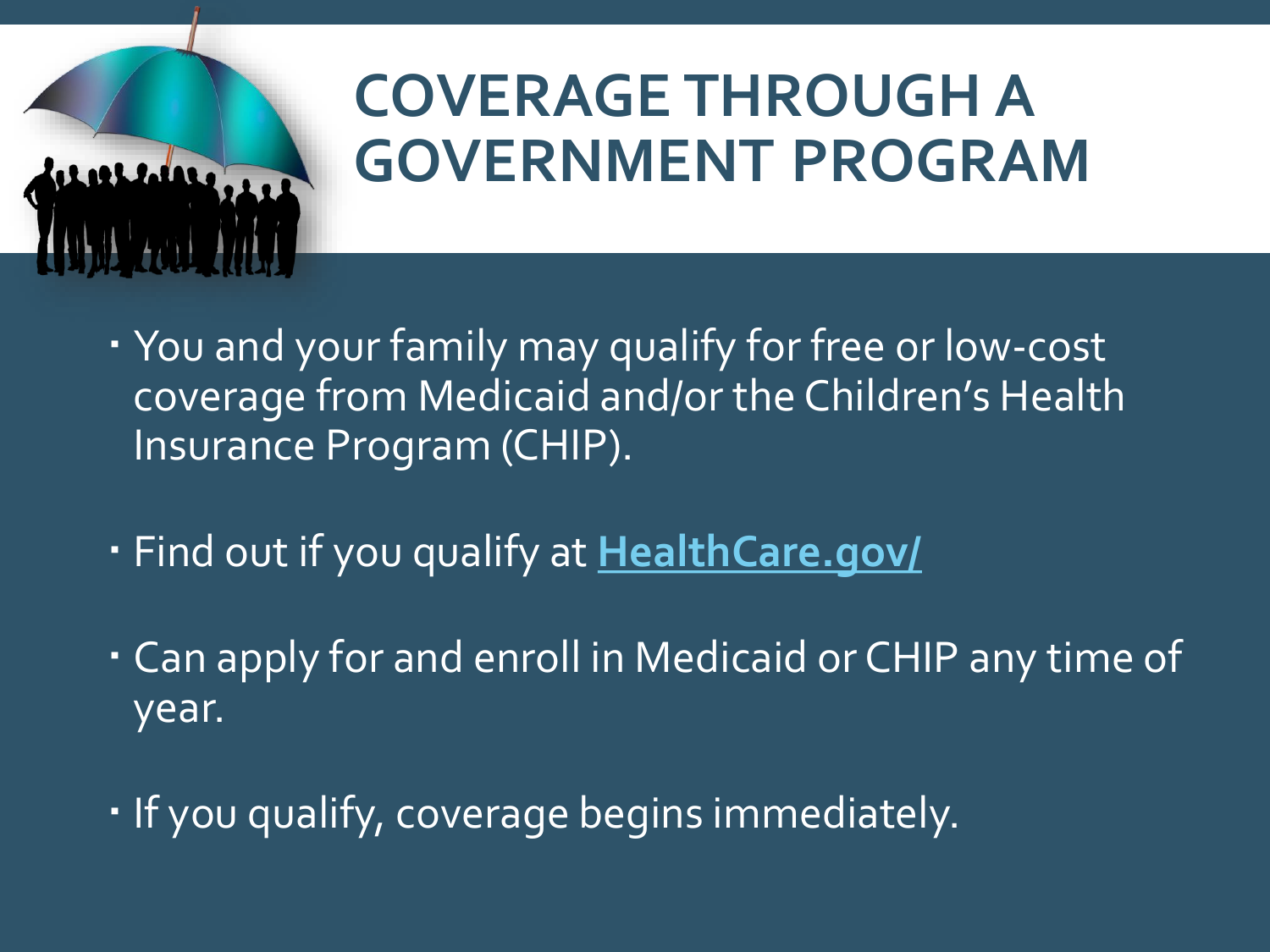

# **RETIREMENT PLAN**

- . Keep plan informed of your address
- Make sure you are getting information from the plan at least annually
- Benefit Payment Rules
	- **Age 65**
	- Some other time specified by the plan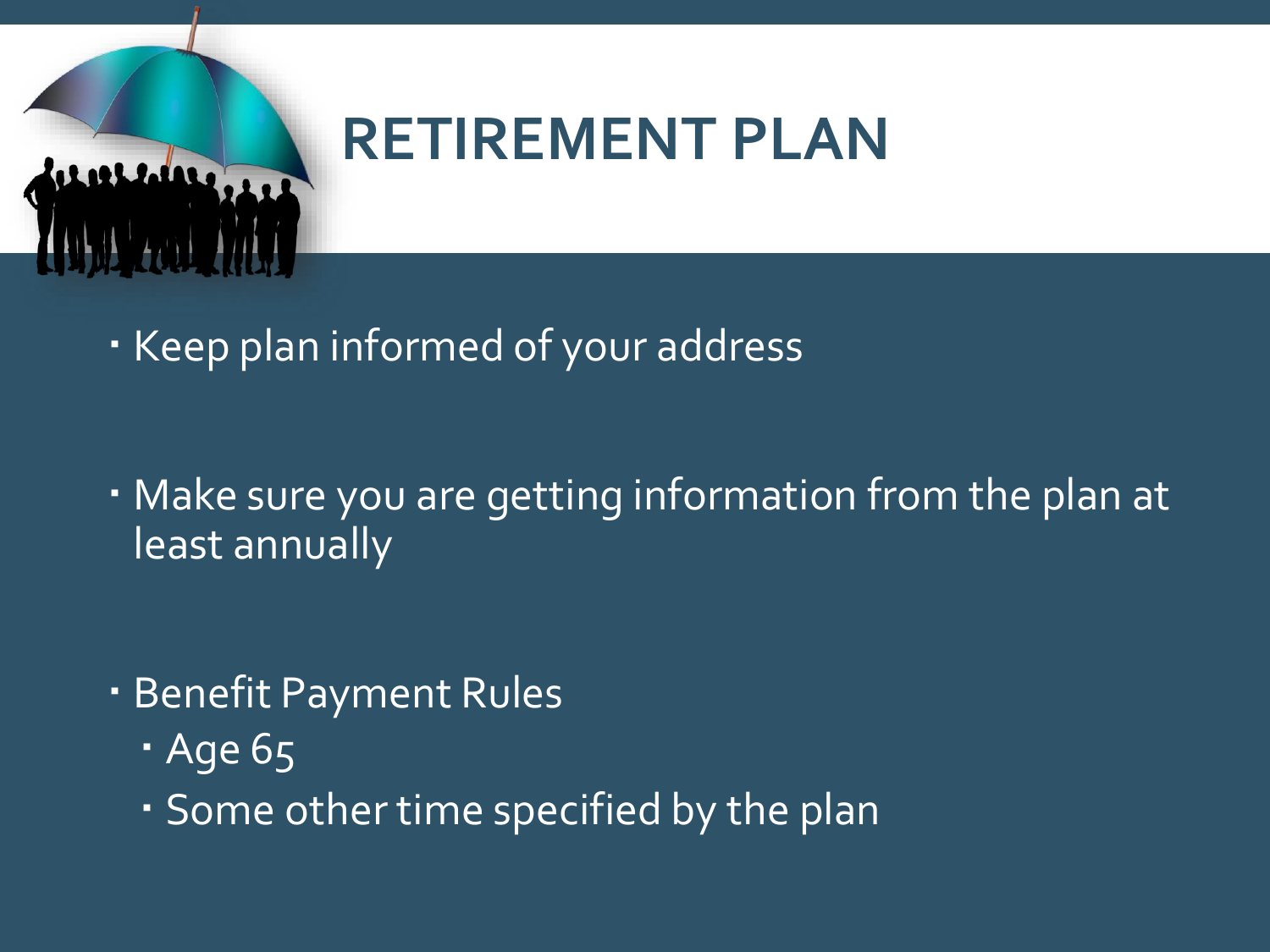# **WHAT OPTIONS DO I HAVE REGARDING MY RETIREMENT BENEFITS?**

- Keep the funds in the old plan (and keep in touch)
- Benefit Payments
	- Rollovers to-
		- Personal IRAs
		- New Employer's plan (if allowed)
	- Direct Distributions